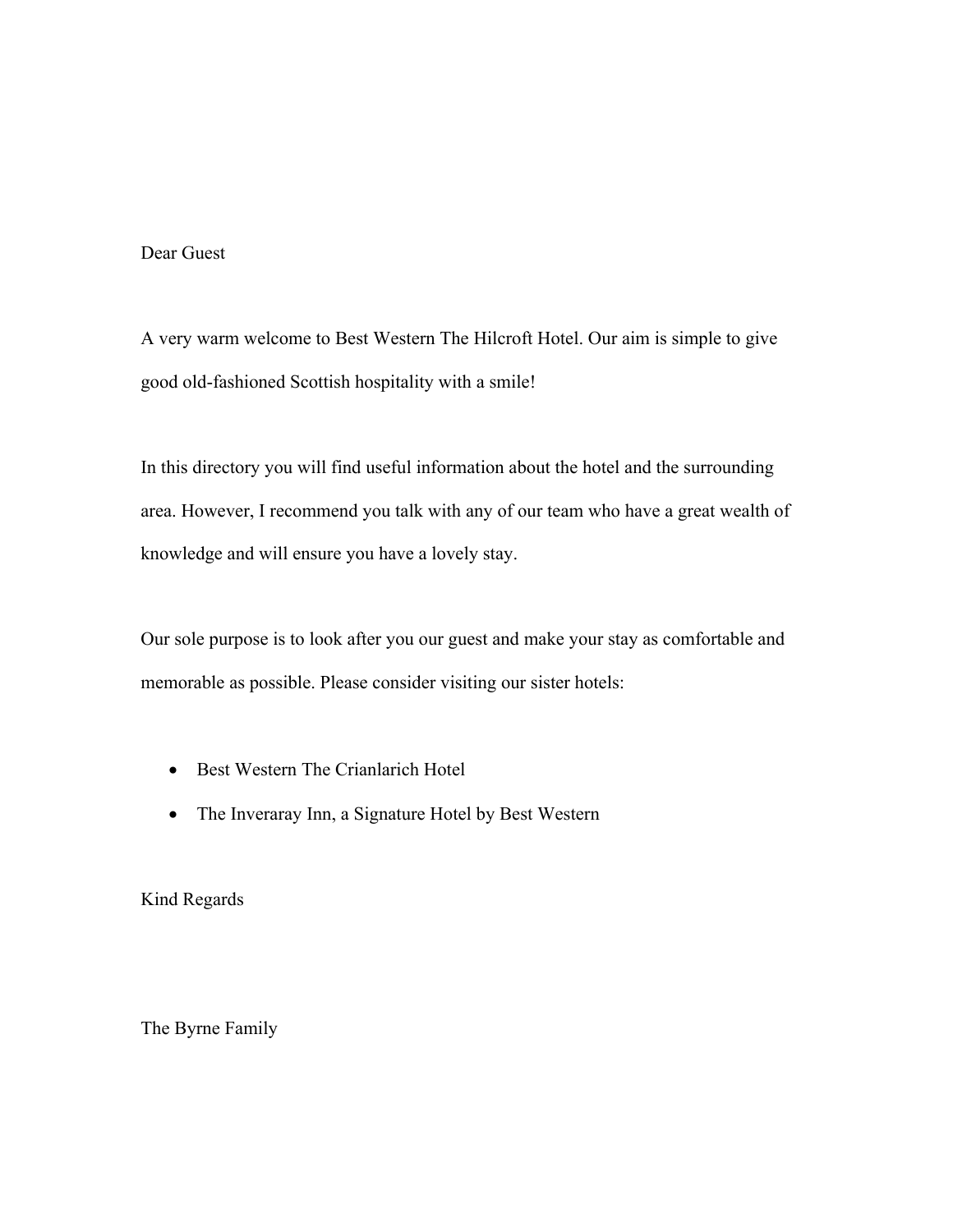### **Accommodation**

Best Western The Hilcroft Hotel has 32 en-suite bedrooms, of which one is equipped for disabled guests and 5 are on the ground floor. We have one honeymoon Suite. See our web site for Best Rate Guarantee.

www.hilcrofthotel.com

## **Alcohol**

Under the Licensing (Scotland) Act 2005, guests are prohibited to consume alcohol on the premises that has not been purchased in the hotel.

### **Amenities**

In West Lothian we have a host of activities from the very energetic to the relaxing. Details on some of the attractions are available in the bedroom folder. Our nearest Tourist Information Office is in Linlithgow.

### **Arrival**

Check in time is from 1400 hours, however, if you require to earlier access, please let us know, and we will endeavor to have your room ready for your arrival.

### **Audio Visual Equipment**

Should you require hiring any equipment during your stay, please contact reception and we will arrange this for you. We can supply screens, flipcharts, LCD projectors, DVD players and TV's.

## **Best Western Rewards**

Information on our reward scheme is available in your room and at reception. Should you wish to enroll or require further information please contact reception.

#### **Beverages**

We have provided tea and coffee making facilities in all our bedrooms. If you require replacement sachets, please call reception by dialing 0. Should you wish for bar drinks, One O Eight is open from  $1100 - 2300$  hours daily apart from Sunday's when we are open from  $1200 -$ 2300 H. Room Service is also available for alcoholic beverages.

#### **Breakfast Express To Go!**

Continental breakfast to go, is available to pick up from reception Mon – Fri This must be pre ordered by 10pm the night before.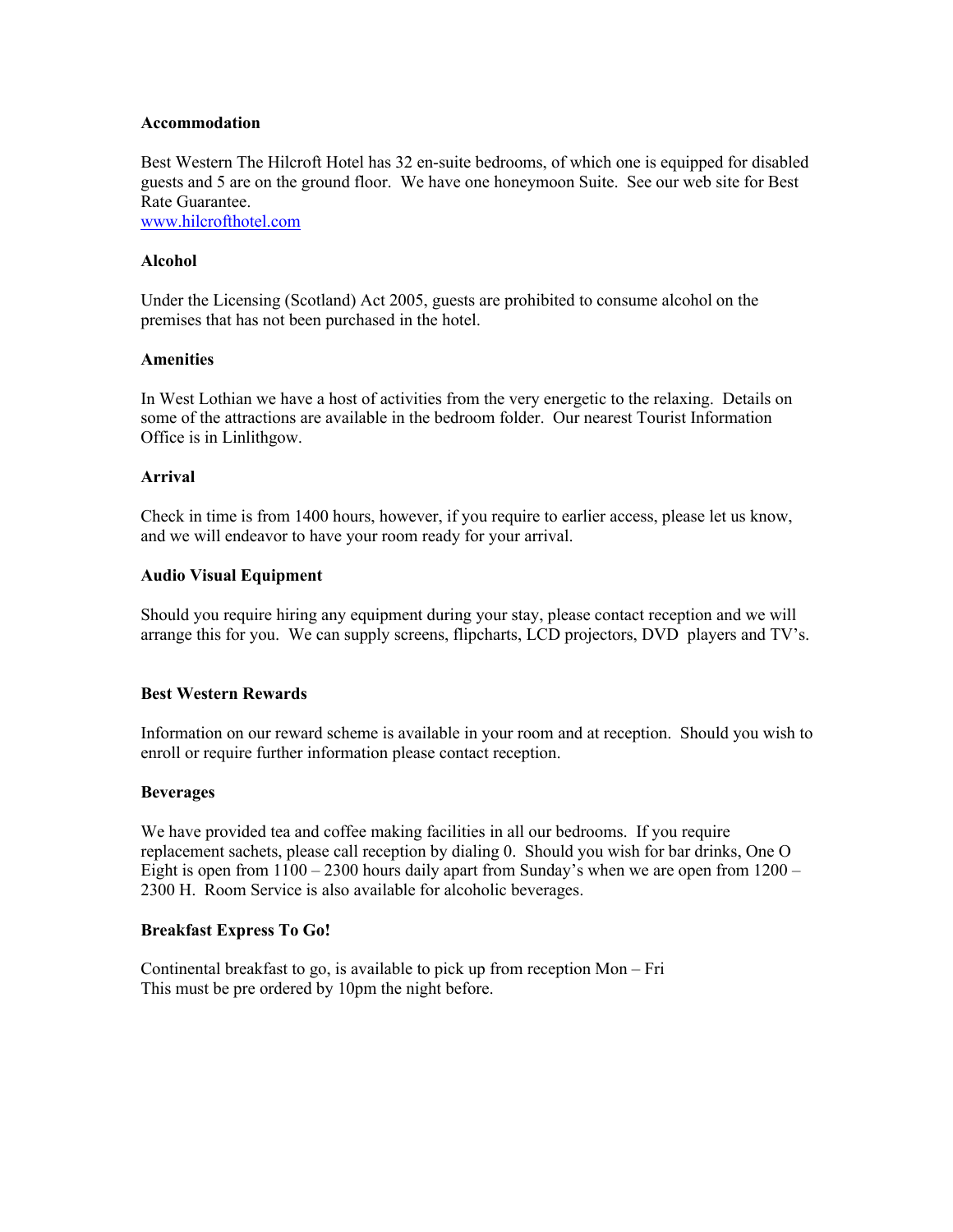## **Conference and Banqueting Facilities**

Our primary business is derived from Conference and Banqueting Facilities. We have three conference rooms catering for up to 200 delegates. We have a wide range of facilities on offer and our conference and banqueting team would be delighted to discuss your requirements further. We pride ourselves on providing value for money with friendly efficient service.

### **Concierge Service**

Should you require any assistance during your stay, please contact reception.

### **Computer Facilities**

Computer and printer facilities are available in the reception area of the hotel. These are available between 0700-2300 hours.

### **Customer Feedback**

We would appreciate any feedback that you have with regards your stay with us. Please log on to www.bwfeedback.com to complete the guest satisfaction survey.

### **Currency Exchange**

The nearest facility to exchange currency is at Whitburn Post Office, which is a 10 minute walk from the hotel. Details are available from reception.

#### **Departure / Express Check-Out**

You are requested to vacate you room by 1100 hours on the day of your departure to enable us to service your room for the next guests. Express Checkout Forms are available at reception. If there are any major areas of concern regarding the maintenance or cleanliness of your room, please point these out to our reception staff.

#### **Door Bell**

Our reception is manned 24 hours per day, but obviously for security reasons, the front door will be locked at 2300 hours. Should you arrive back to the hotel after this time, there is a bell located to the right-hand side of the inner sliding doors, and our night porter will open the doors for you.

#### **Early Morning Services**

Early morning tea service is available at £1.25 per person. Should you wish to check out prior to 0700 hours, we request that you settle your account in full the previous evening and arrange for our night porter to serve continental breakfast.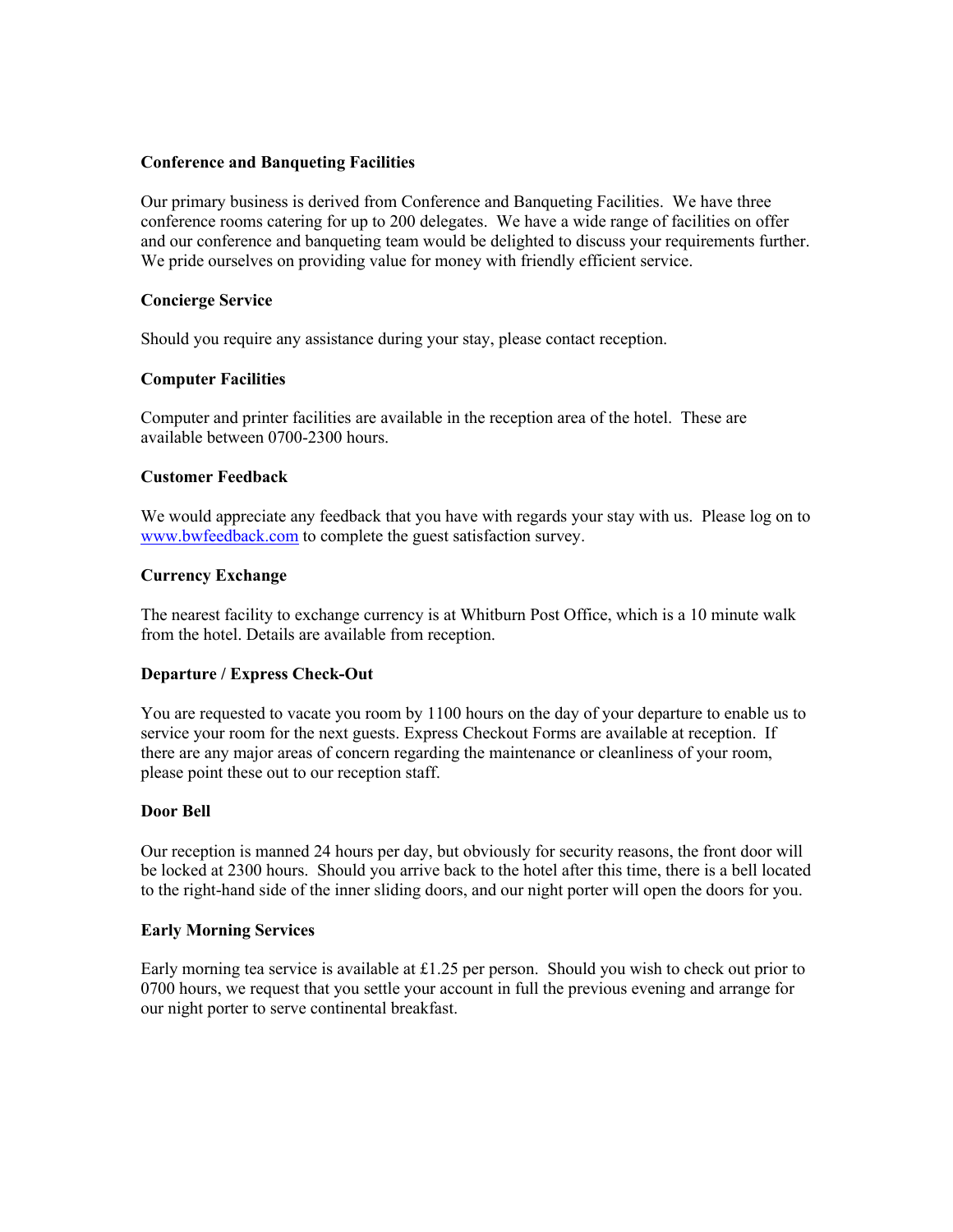# **Emergency Assistance**

In the unlikely event that you will require emergency assistance please dial 0 for help. Our hotel is manned 24 hours per day and staff are trained in First Aid to assist you.

# **Fax and Photocopying Service**

Fax and photocopying facilities are available at reception between 0700-2300 hours

# **Fire Precautions and Procedures**

Please take note of the fire notice displayed in your bedroom. The assembly point in case of a fire is the East Car Park i.e. the righthand side if you exit through the front entrance of the hotel. Please remember the following:

- 1. Close all doors behind you, but please do not lock them.
- 2. If you become trapped in your bedroom, wet your bed sheets and put them behind your bedroom door to stop smoke coming in to your bedroom. Attract attention by hanging a blanket out of your window but DO NOT BREAK THE GLASS or keep the window open.
- 3. Await help; it will not be far away.
- 4. Pay attention to instructions given to you.

All staff are trained regularly on what to do in the unlikely event of a fire.

## **Green Issues**

In order to do our part for the environment, we endeavor to reduce wastage where we can. We use low energy lighting where possible and we can provide extra lighting if you find this inconvenient. We recycle glass, cooking oils, and food. We ask that you consider your usage of towels, and if you require them to be replaced, please place them in the bath or shower. However, if you wish to reuse them, replace them on the towel rail. Stationary is reused where possible and then recycled through our offices. If you have any suggestions where we can increase our Green awareness, please let us know.

Free Use of our two electric car charging points are located in the east car park.

## **Heating/Oscillating Fans**

Heating in the hotel is controlled in the first place by timers on our BIOMASS boilers, and secondly by thermostatic controls on the radiators. Should you require us to adjust timings please call reception. Extra heaters are available on request along with oscillating fans.

## **Housekeeping/ Bathmats**

Should you require any extra blankets, towels, face cloths, pillows etc please contact reception where items can be delivered to your room free of charge. Non slip bathmats are also available.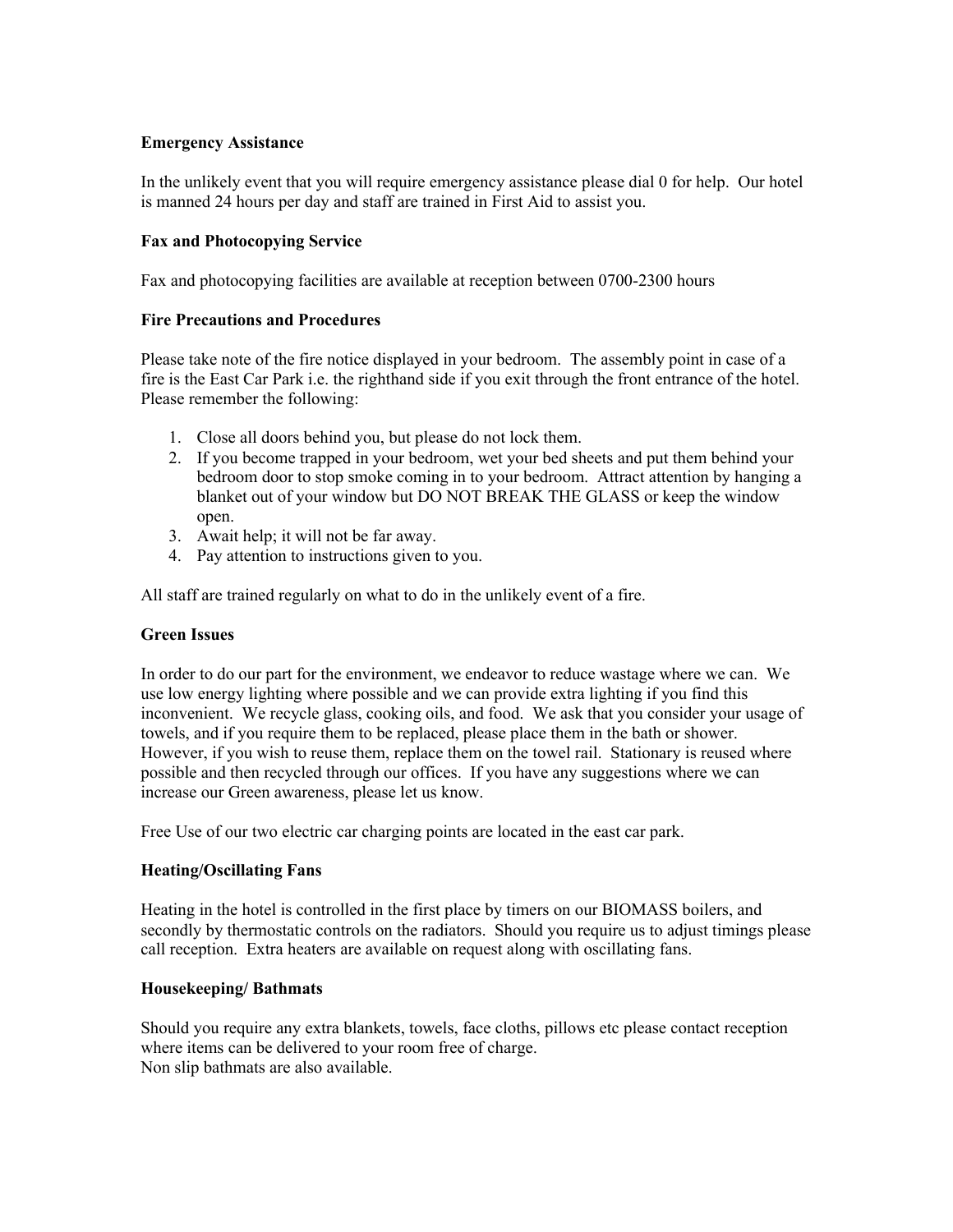## **Ironing Facilities**

Irons and boards are available in all of our bedrooms.

### **Internet Access**

High Speed Internet access is available throughout the hotel and is free of charge. For the Password & 24 Hours helpline please dial 0. A hard-wired connection is available at reception.

### **Keys**

We have installed an electronic key system in the hotel. Please take your key with you at all times, but should you lose your key, please contact reception where a new one will be issued on receipt of your paper key card. Should you wish to charge food or beverage to your account, please show your PAPER key card to advise of your room number.

### **Late Arrivals**

Please call us in advance of your next visit if you will be late, in order that we may have a meal left for you if required.

### **Laundry Services**

A same day laundry facility is operated in the hotel Monday - Friday. A laundry bag with prices is located in a drawer of your room. Please drop your laundry off at reception by 0900 hours for this to be collected.

#### **Lost Property**

Should you leave any items on check out, please call us as soon as possible as we do not store left items for long periods.

#### **Meal Times**

One O Eight

Breakfast is served Monday - Friday inclusive 0700- 0900 hours Saturday - Sunday inclusive 0800-1000 hours

Meals are served all day from  $1200 - 2100$  hours' daily

#### **Messages**

Should any message be left for you while out of the hotel, these will be put into your room for your return.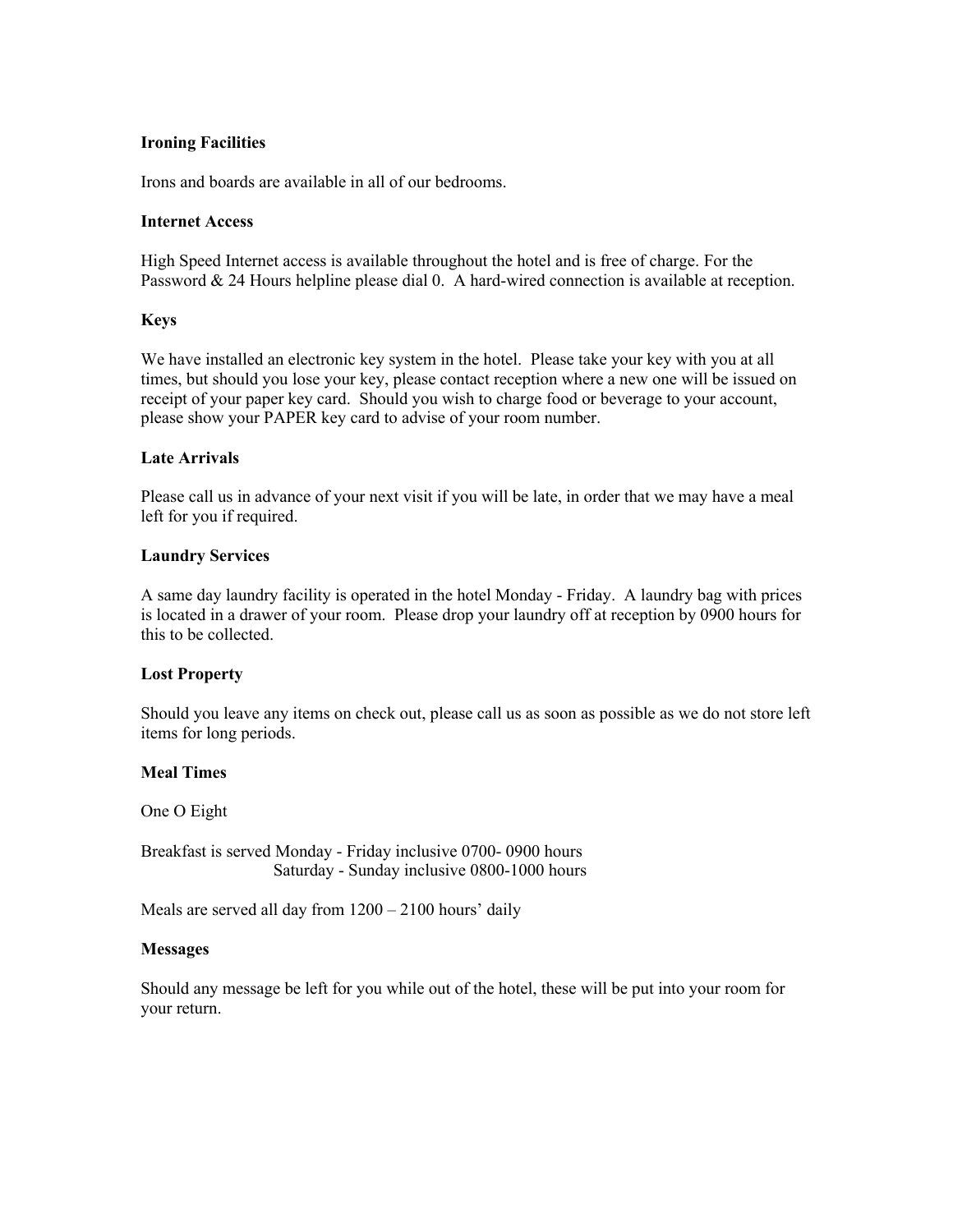## **No Smoking Areas**

As of the  $26<sup>th</sup>$  March 2006 the hotel is now strictly non-smoking. Smoking is permitted outside only. Bins have been provided for this use. Please do not smoke immediately outside the entrances of the hotel and One O Eight. Any person believed to have been smoking in a bedroom will be fined £100.00

## **Night Porter**

Our night porter is on duty from 2300 –0700 hours. He can be contacted by dialing 0. A full service will be provided as much as possible out with normal staffing hours.

#### **Porterage**

Porterage is available 24 hours by contacting reception, dialing 0. Luggage can be stored for you should you not be leaving till later in the day.

### **Postage**

Our mail is collected daily at 1300 hours. We can post all items for you and we have stamps available to purchase from reception.

#### **Packed Lunch**

If you require a packed lunch to be provided, please let us know the night before so that we can have it ready for you the following morning.

#### **Payment of Account**

We accept Cash, Switch/Maestro, Solo, Visa, Visa Debit, MasterCard, American Express, Delta, JCB, Diners and Discover cards to settle your account. If you are staying longer than one week, all accounts are payable on a Monday or should be checked and signed if the account is being sent to your company.

#### **Power availability**

Every room has a vacant power source available should you need to charge any electrical items. These are accessible at all times.

#### **Private Dining**

Should you require a private room to entertain, please let us know and we are sure that we will be able to accommodate your request.

#### **Reception**

Reception is manned 24 hours a day. Our reception staff work from 0700- 2300 hours and can be contacted by dialing 0. Our night porter is contactable from 2300-0700 by dialing 0.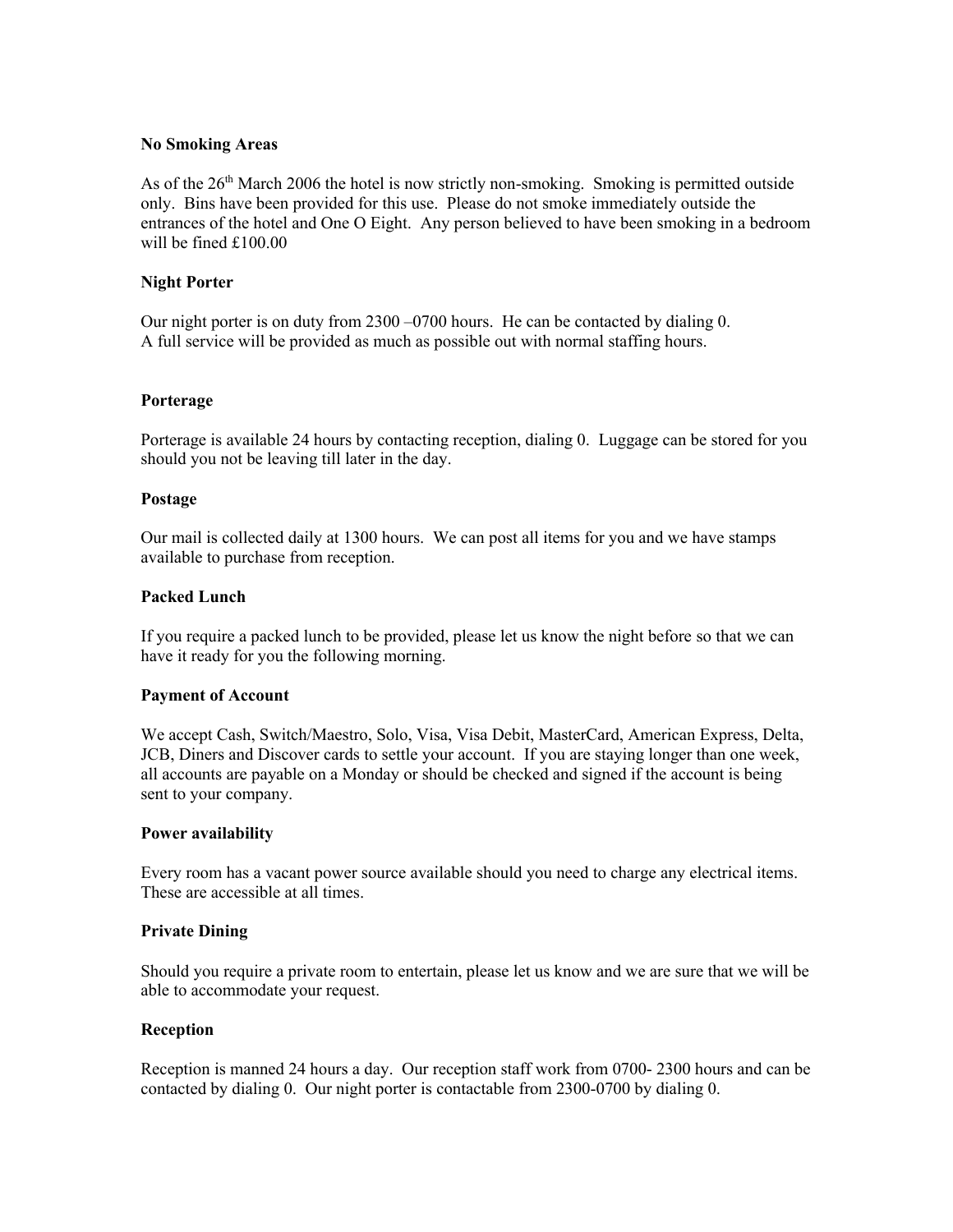## **Reservations**

We are always delighted when guests decide to stay with us again. If you are a regular visitor, ask about corporate rates for accommodation. We are a member of Best Western Hotels – a consortium of worldwide independently owned hotels, and we would be delighted to make an onward reservation for you.

## **Radio and Television**

To review your list of channels, please do this via your freeview button on your remote control. To change to analogue, you must do this via your remote control

# **Room Service**

This is available from 12pm until 9pm, with full menu displayed in your room available from midday  $-2100$  hours daily. Please dial 260 to place your order. A tray charge of £2.00 will be added to your bill for this service. Please leave your room service tray outside your room once finished for collection.

# **Safe Deposit**

All valuables should be handed in to reception where they will be stored in a tamper proof bag until you request them. Our insurance policy does not cover loss of your property so we will not be held responsible where its loss is due to others.

## **Toilets**

Toilets are located in One O Eight, outside the Glengarry Suite, near reception and in the Loch Maree Suite.

# **Toiletries / Adaptors /**

A complimentary supply of toiletries are available from reception 24 hours per day should you have forgot to bring something with you. We have a stock of face cloths, toothbrushes, toothpaste, combs, nail brushes, deodorant, razors & shaving foam. A selection of adaptors are also available.

## **Tea & Coffee Facilities**

Complimentary tea & coffee making facilities are in all bedrooms. Should you require additional items please contact reception.

# **Telephones**

You can receive an outside line from your bedroom by dialing 9 and then your required number. To contact another room please add 200 to the room number, i.e. to dial room 10 dial 210. Reception can connect you to the British Telecom operator and directory enquiries. Calls are charged at 25 pence per unit. Complimentary Wireless Internet Access in available in the hotel. A leaflet is in your room with information about this facility. Adaptors are available from reception should you require these.